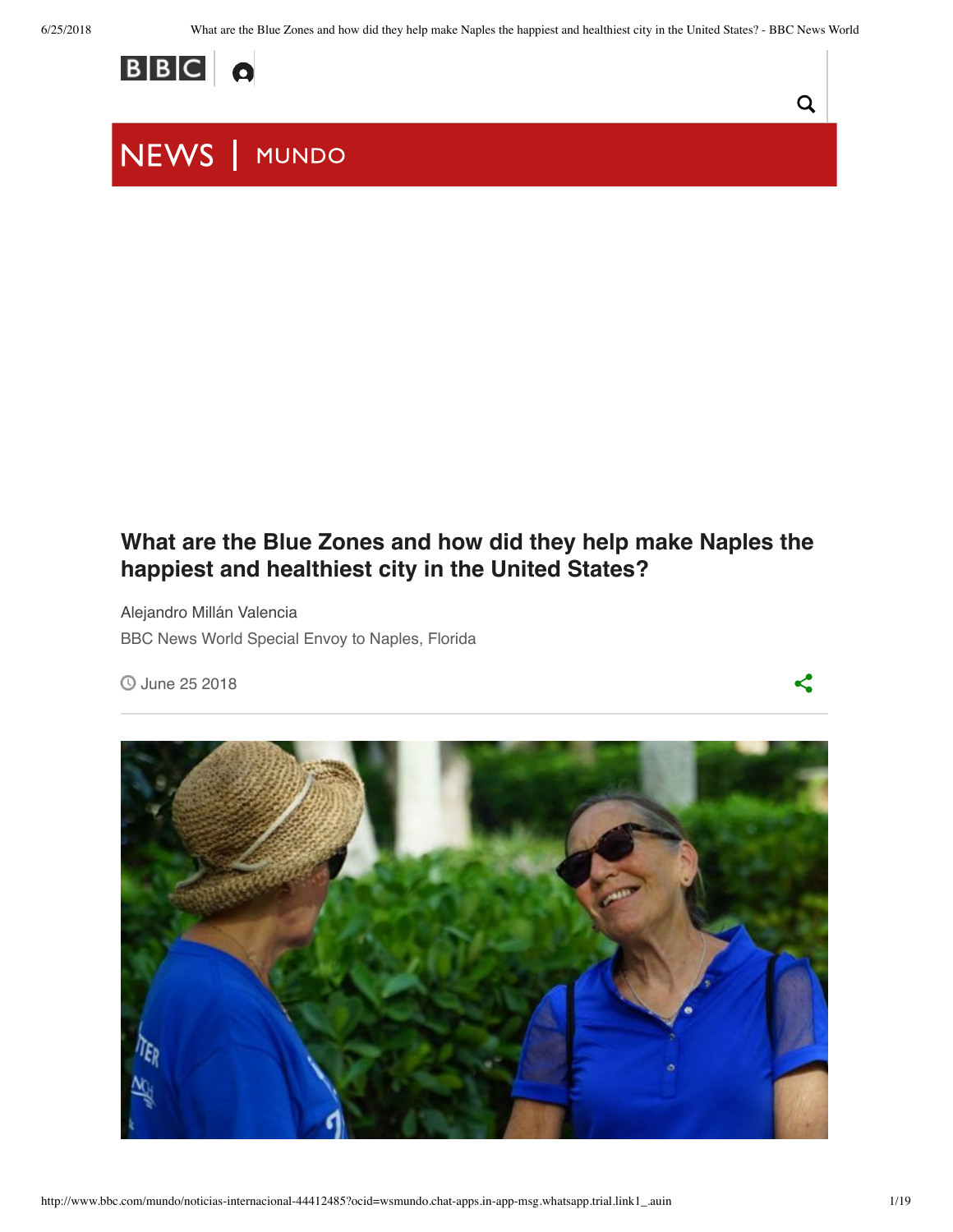#### **"Naples is Miami, but without so many people and with better beaches."**

Scott Cressman, a retiree of the financial sector of Pennsylvania, has a coffee on 5th Avenue in the historic center of Naples, a city located in the south of the state of Florida.

It turns out that this corner of the so-called "state of the sun", which faces the Gulf of Mexico, populated by huge houses and a picturesque historic center, is one of the happiest and healthiest cities in the United States.

This is according to the survey on well-being and quality of life in 189 locations in the United States by the Gallup and Sharecare companies, published in early March after measuring variables of health and stability over a decade.

In the list, **Naples** ranked first.

may also be interested

**Active rest: how to make "do nothing" help you be more productive in your work**

**Under pressure: this is the hard work in a US abortion clinic. in the days of Donald Trump**

**The shocking video in which a broker throws away the belongings of a homeless person**

**What is known about Dimitrios Pagourtzis, allegedly responsible for the shooting in a Texas high school that left 10 dead**

"And how it's not going to be: here's the sea, the beach, the money and the tranquility that a city has for retirees," explains Cressman.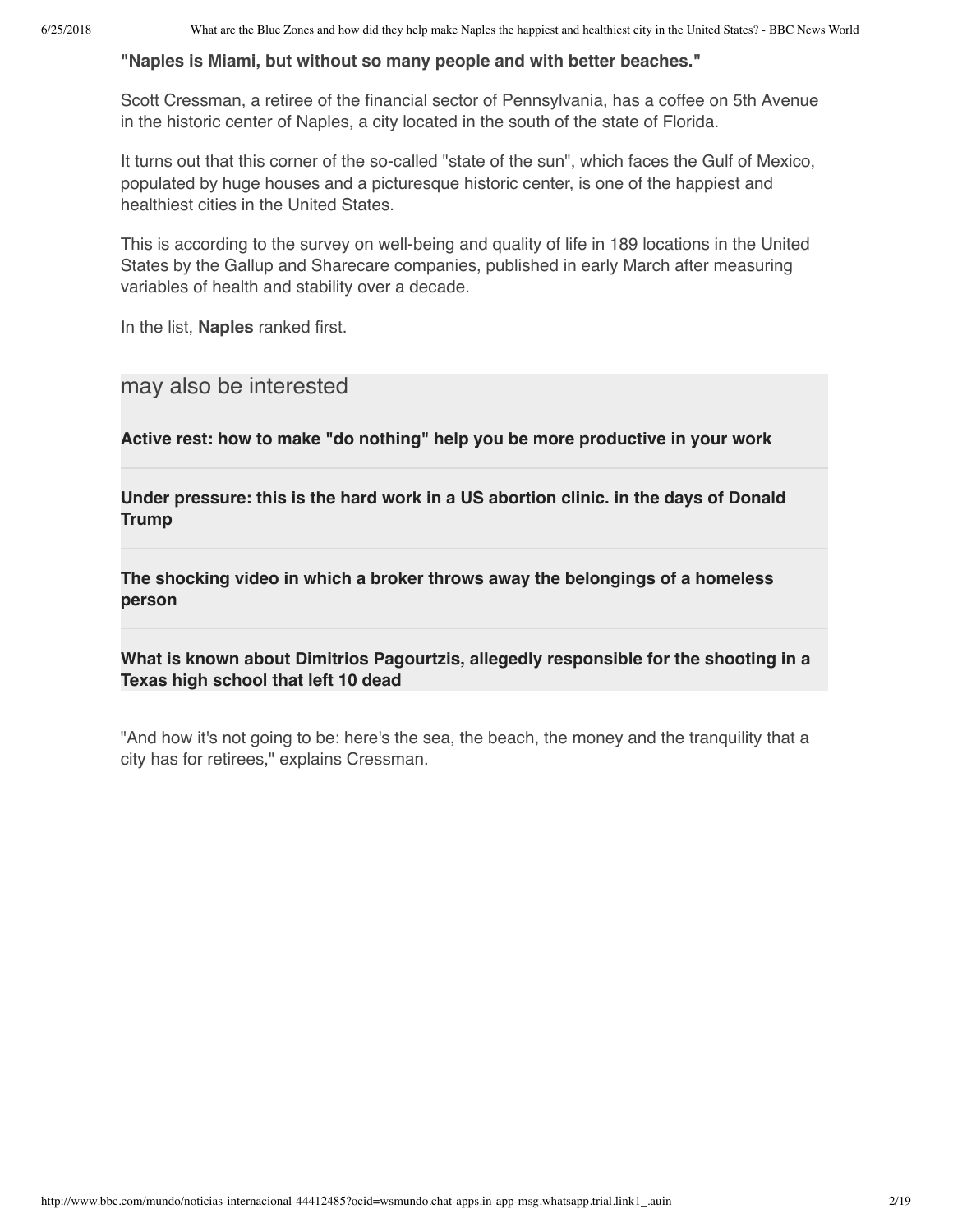

#### **But the figures also confirm it:**

- It has some of the lowest rates of obesity (less than  $10\%$  of its inhabitants, in a country where there are states where 40% of the population suffers from overweight).
- **Low rates of chronic diseases such as diabetes (8% of the population suffers, less than** half the national average which is 19%)
- And his life expectancy is the highest in the entire country: 83.4 years.

However, this was not the case a few years ago. And according to the pollsters, the rise of Naples to the coveted title of the best city has a name behind: **the Blue Zones project .**

"In addition to its privileged location, for three years the authorities have been implementing this program that has helped to improve the conditions within the locality," he explained to BBC Mundo Dan Witter, analyst s enior de Gallup.

#### More than 100 years

A screenshot on a television warns about the imminence of the first tropical storm of 2018: Alberto.

In spite of the warnings, a group of friends gathers in the Park of Hope and Courage, near the center, to start their walk every Friday.

"When I was invited to join the group I thought it would be good for me to do some exercise, but here they told me that what would really help me is having a group of people to socialize with," says Margaret Maree, a graphic designer who He moved to Naples a year ago, while stretching arms and legs to warm up.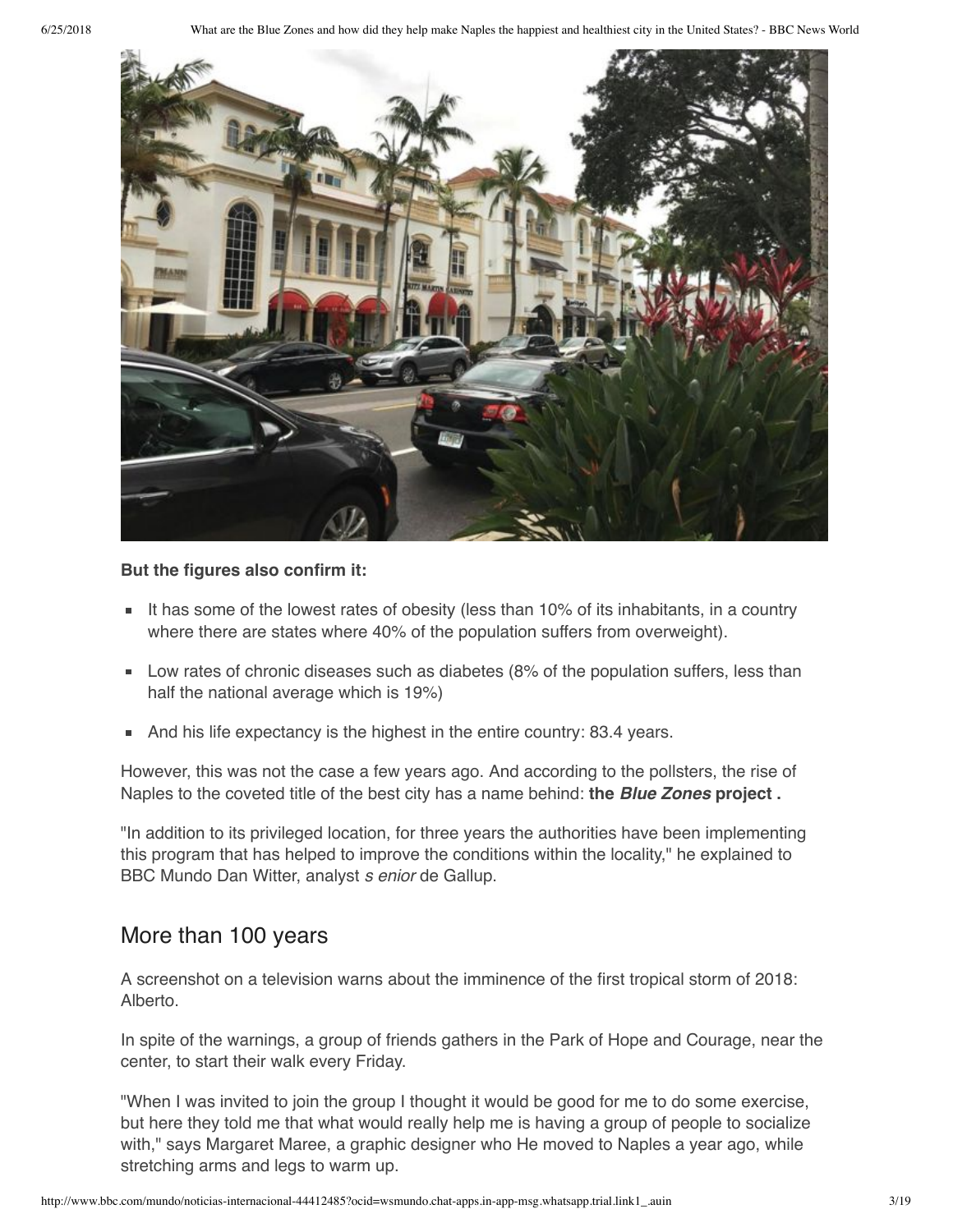

She is part of the Moai group of Caminantes de Nápoles, which includes two of the components that the Blue Zones project promotes in this part of the country: walking and socializing.

But how and where did the project that seems to have sealed the prosperity of Naples come about?

It all started 13 years ago, when after spending several months traveling the world, the American journalist **Dan Buettner** published an article in the National Geographic magazine called "The secrets of a long life".

In that article, Buettner pointed out five places around the planet where, for different reasons, there was an unusual and prolonged life expectancy. Places where people lived more than 100 years.

He called them "Blue Zones", simply because some of the demographers he had interviewed had marked the cities on the map with a blue highlighter.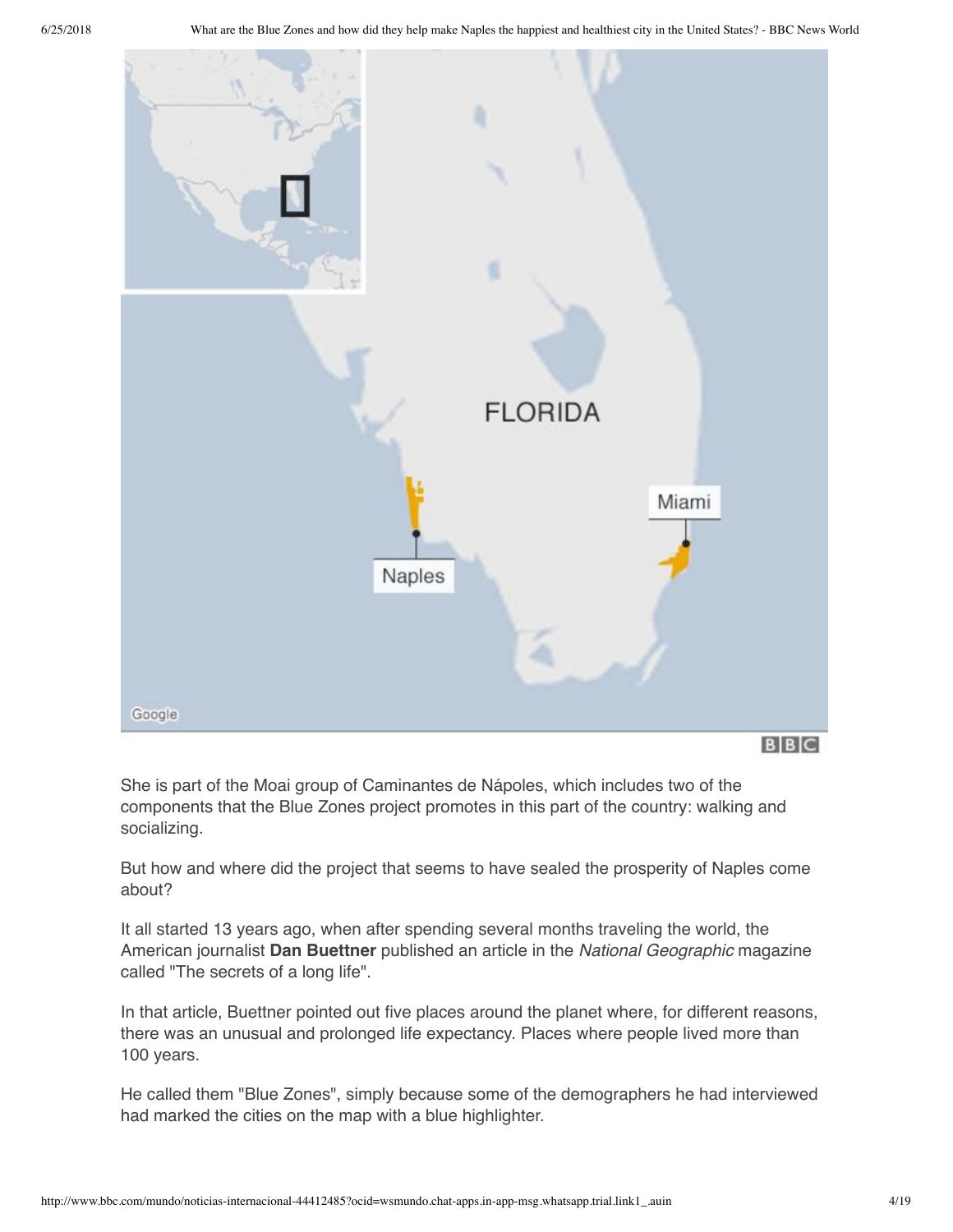Those longevity paradises were the islands of **Okinawa** in Japan, **Sardinia** in Italy, **Icaria** in Greece, the town of **Nicoya** in Costa Rica and a monastery in **Loma Linda, California** .

**What do they eat in Nicoya, Costa Rica, and other areas of the world where people live more than 100 years?**

#### **NAPLES, FLORIDA**

The city with the best welfare index in the US

**20,000**

population

**US \$ 80,000** is per capita income, twice the national average

**83.4 years** is the life expectancy, the highest in the country

**10%** of the population suffers from obesity, one of the lowest percentages in the country

Source: DataUSA, Florida Department of Health.

"What Buettner saw were healthy and sociable behaviors that allowed people to have not only a longer life, but also a calmer one, without chronic illnesses and therefore happier," explains Deb Logan, director of the Blue Zones project at the south of Florida.

Buettner established nine lines of work that could help improve the quality of life of the communities. And it was from there, says Logan, that the Blue Zones initiative was founded.

Those nine points are:

- **Find a life purpose**
- **Eat more vegetables**
- **To meditate**
- Drink wine (moderately)
- **Strengthen family ties**
- Eating without filling (the 80% satiety rule)
- Walk
- **Socialize**
- **Link with any belief or religious faith.**

Three years ago, Buettner's project landed in South Florida, brought by medical centers in the area.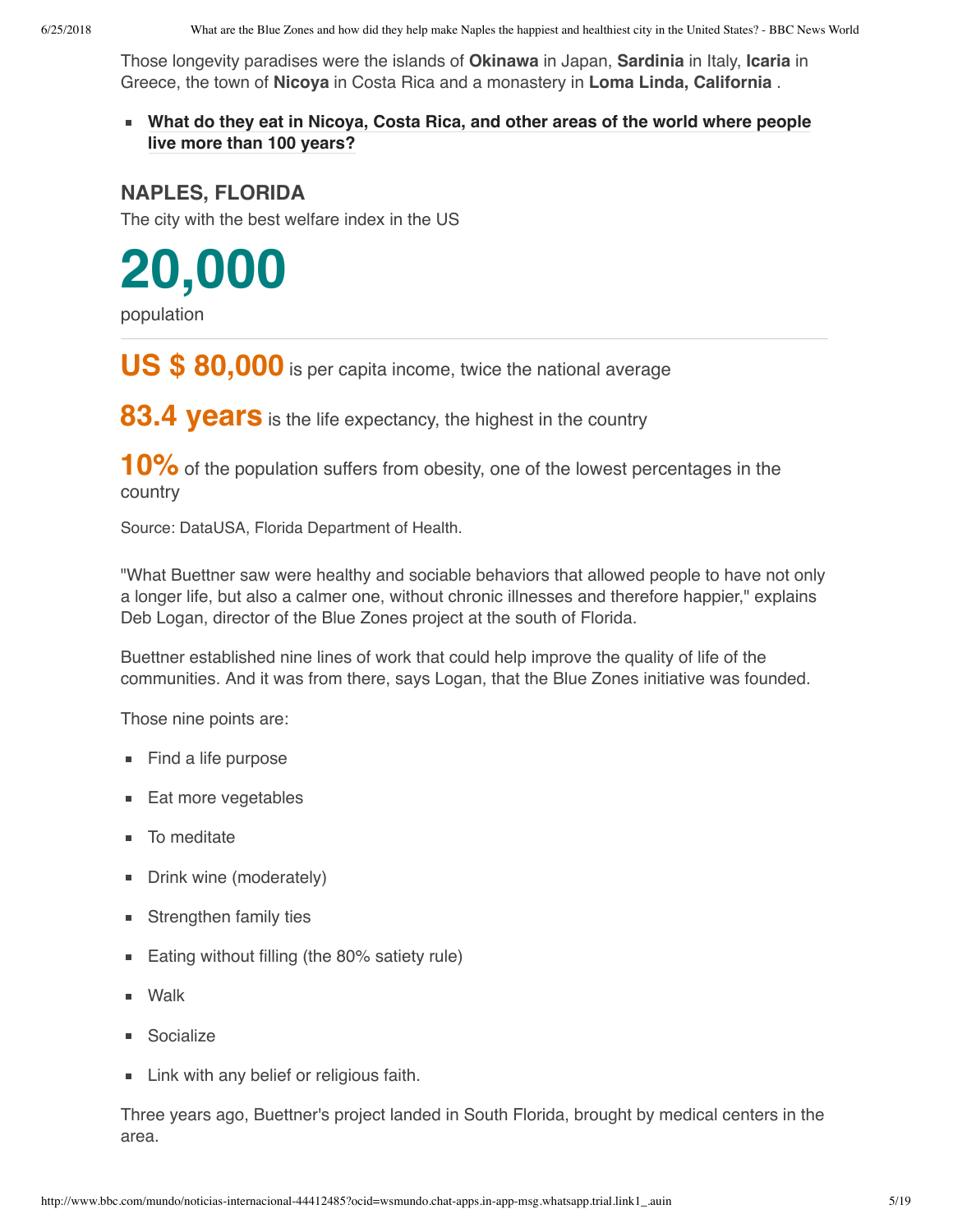

"They realized that they could cut health care costs if they could get people to improve their health habits, because much less is spent when good prevention is done," explains the specialist.

The idea has been to implement these practices in different sectors of Naples such as schools, workplaces, restaurants, supermarkets and even local churches.

#### Little changes

Despite the threat of a storm, the sky is radiant.

At Pelican Marsh Elementary School students and teachers prepare for a party: the school will be certified as an educational center that meets the healthy standards of the Blue Zones.

# "

*We have sea, sun and beautiful beaches, how can we not be the happiest city? "*

*Steve Bracci, lawyer*

The children wear turquoise shirts - one of them, that of the Uruguayan national team - while they sing children's songs that celebrate healthy food and good hydration.

"We have changed certain habits that once seemed normal, **but seen closely are very harmful** , as for example, birthday cakes," says Susan Barcellino, the school director, who also dressed in blue for the occasion .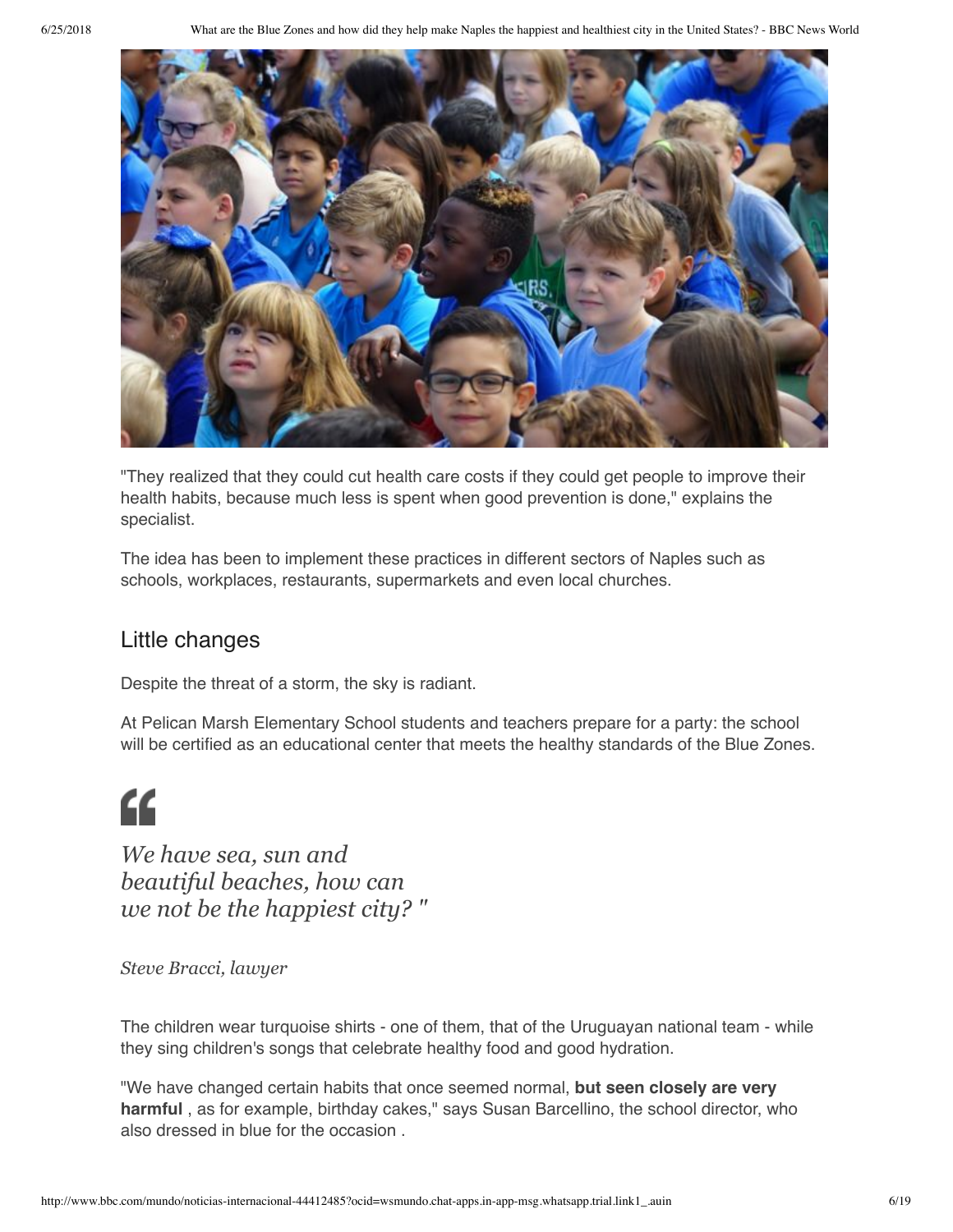And remember that, for each birthday, the school distributed a cake, donuts and muffins among the children, as a celebration.



"It was an impressive amount of sugar that was repeated with each birthday and that was encouraged by ourselves, so we decided to change and now we ask the parents, instead of buying a cake, to make a donation or something similar," he noted. Barcellino.

But the idea, explain those of the **Blue Zone s Project** , is not limited to schools.

Juan Padilla is an Ecuadorian who emigrated 15 years ago and, after working for several years in the Walgreens pharmacy, became the coordinator of the Wynn's supermarket, located near the beach.

And although he admits that he has had to reluctantly change his high-carbohydrate diet, people point to him as one of the main promoters of a series of novelties in the sale of provisions, with the intention of making **Naples** a healthier place .

"We have made changes that seem small but they help: one of them has been to put the cereals that contain sugar in the highest part of the shelves and in this way to prevent children from putting them in the market cart without any control", explains Padilla.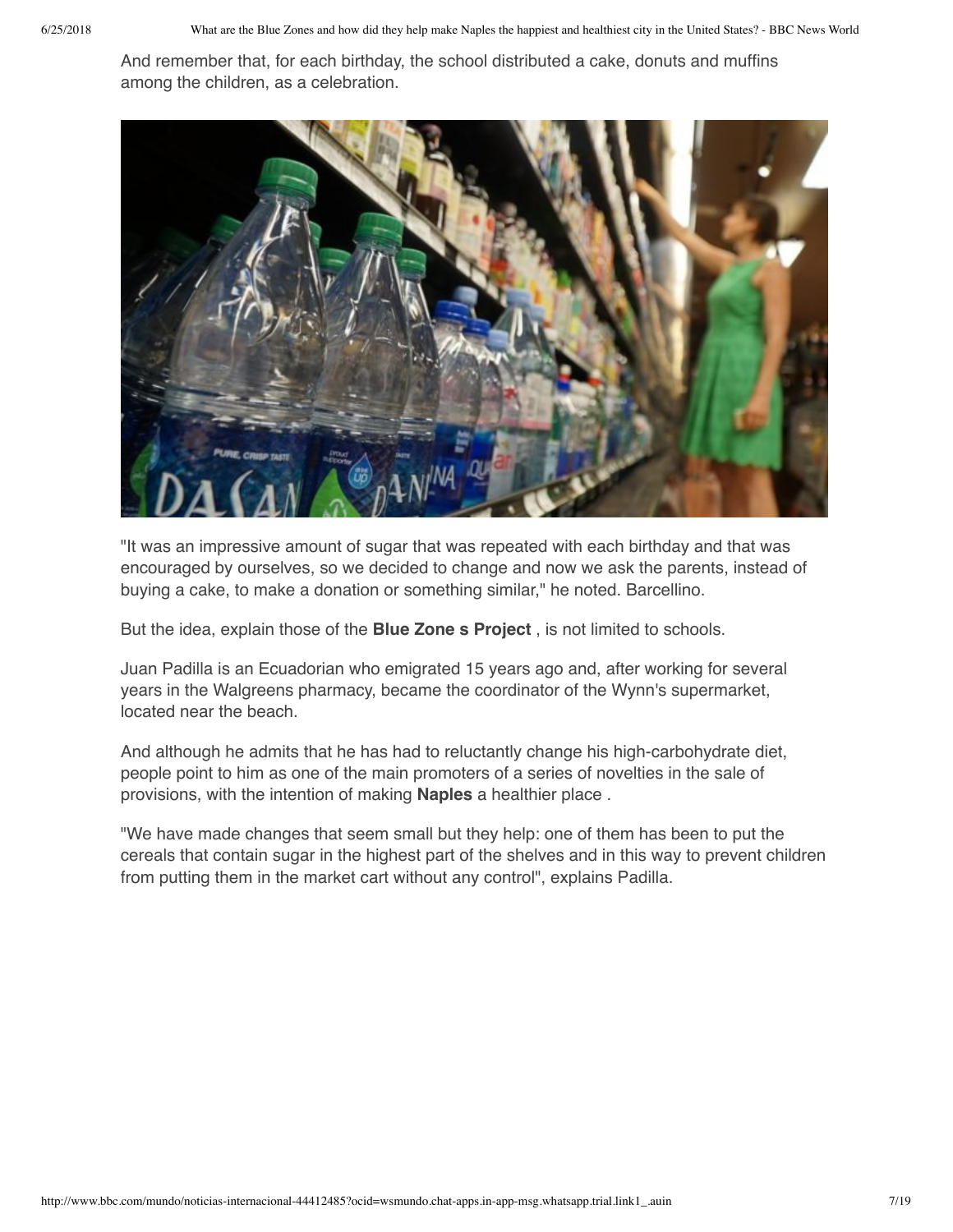

But perhaps one of the most successful ideas has been to place more bottles of water on the shelves, replacing soft drinks.

"We reduced the space in soft drinks coolers like **Pepsi, Coca-Cola** , etc. And what was left over we filled with water and healthy drinks."

According to Padilla, that meant a drop in sales of soft drinks within the premises of 25%, but in a simultaneous increase in the delivery of water and non-sugar drinks of 30%.

"We are not stopping selling anything, but with these types of decisions we are saying that we prefer a healthy life," says the supermarket manager.

#### Is it necessary?

However, not everyone in Naples thinks the Blue Zones are beneficial to the city.

Friday is midday and Alberto makes his appearance: a block of gray clouds is parked on the white beaches of Naples and, a few minutes later, spits out a downpour that will only end a day later.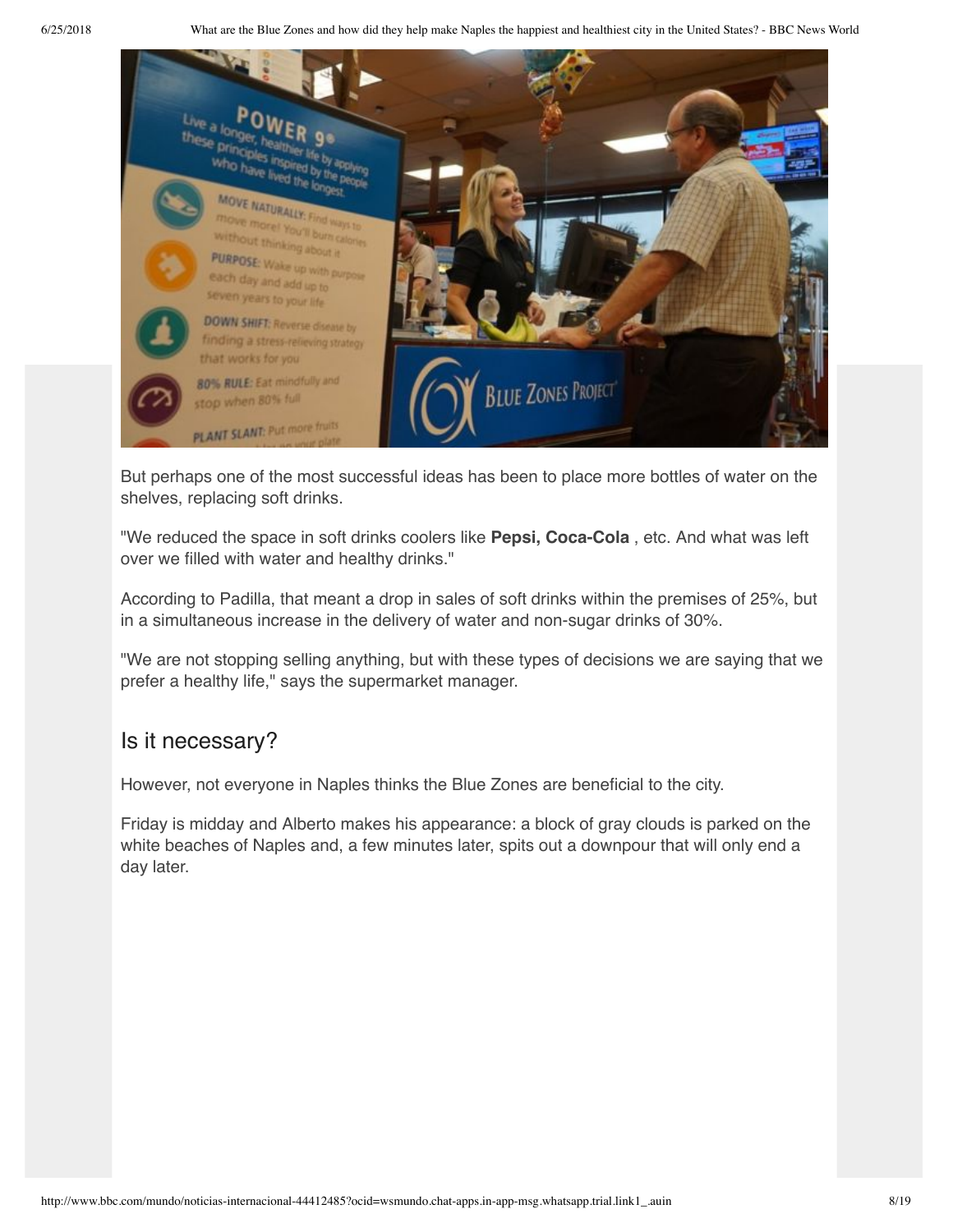

In the windows of the office of lawyer Steve Bracci do not stop rattling the heavy drops of water. On his desk he has several documents that serve him to support his rejection of the Blue Zones project.

"It is pure social experimentation where the resources of the schools, which are public, are being spent on matters that are not needed," he argues.

For Bracci, that Naples is considered the happiest or healthiest city is not due to its Blue Zones, but because the town had, before the arrival of the project, an almost insurmountable quality of life.

And it gives two data: the per capita annual income is **US \$ 80,000** , twice the national average, and it is the second city - after Los Alamos, New Mexico - with the highest percentage of millionaires.

"The only thing Zonas Azules has done is that we move from third place to the first in welfare and, honestly, I do not see the merit of that."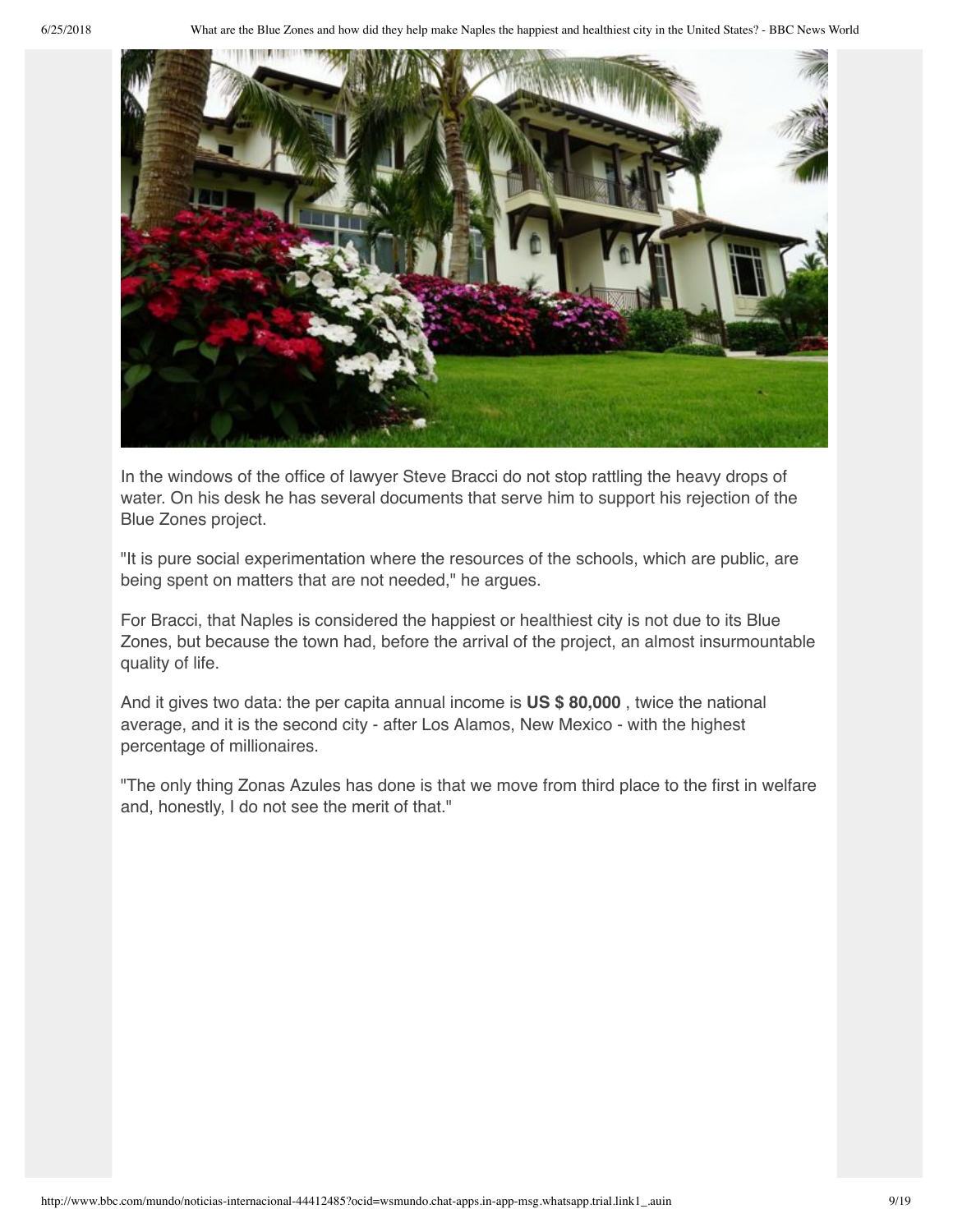

"I do not know what the true intention of the project is, one of its main arguments is the projection of increasing life expectancy, but that is only a projection, nothing concrete," Bracci adds.

#### Faith and survived

Alberto goes around Florida and leaves his trail of intermittent rains, gray sea and few tourists in sight.

On Sunday morning it begins to clear and people get ready to go fulfill the commitment, sacred for many, to go to church.

Janice Cressman puts on a shirt that says "Team Jesus" (Jesus team). As we approach the United Mayflower Congregation, other people join him, dressed in the same printed T-shirts.

## **Index of welfare and quality of life in the USA. (Source: Sharecare-Gallup)**

| <b>MARKET STALL</b> | <b>CITY</b>                        | <b>INDEX</b> |
|---------------------|------------------------------------|--------------|
|                     | Naples, Florida                    | 67.6         |
| 2                   | Barnstable Town, Massachusetts     | 66,4         |
| 3                   | Boulder, Colorado                  | 65.3         |
| $\overline{4}$      | Santa Cruz-Watsonville, California | 65,1         |
| 5                   | Charlottesville, Virginia          | 65           |

And the last five positions: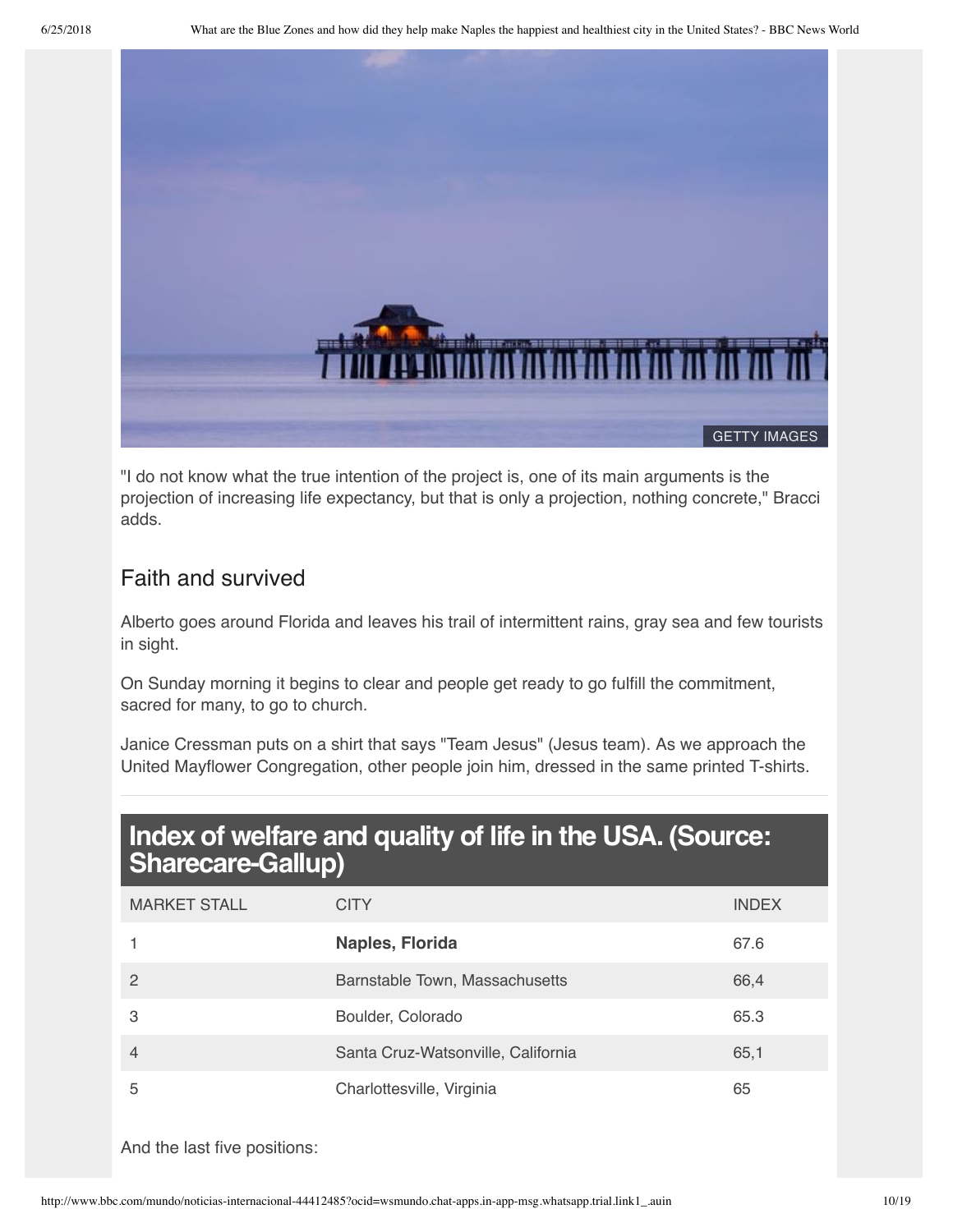| 185 | Binghamton, New York                     | 58.9 |
|-----|------------------------------------------|------|
| 186 | Hickory-Lenoir-Morganton, North Carolina | 58.6 |
| 187 | Gulfport-Biloxi-Pascagoula, Mississippi  | 58.6 |
| 188 | Canton-Massillon, Ohio                   | 58.3 |
| 189 | <b>Fort Smith, Arkansas</b>              | 58.2 |

The **United Church of Christ** , as it is known, is also certified as a "Blue Zone" temple.

Here is exercised what is perhaps one of the most controversial premises of the project: that of fostering faith, based on the supposed benefits of believing in a superior being and cultivating spirituality.

In fact, Buettner affirms in his foundational book that belonging to a religion can increase the life expectancy of a person from four to 10 years.

"Do you think that's true?" I ask Janice.

"I do not know, what I feel is that here in the church I am part of something that I can not explain to you.



Alan Coe, the reverend who leads the community, dressed for today's sermon - which dealt with fairness, Martin Luther King and rock - with a tie that has the flag of the United States.

"I agree that there is no way to measure the relationship between religion and life expectancy, but in my experience I think it has to do with how faith prepares people to endure the hardest moments, the moments of mourning," The pastor rehearses as an answer.